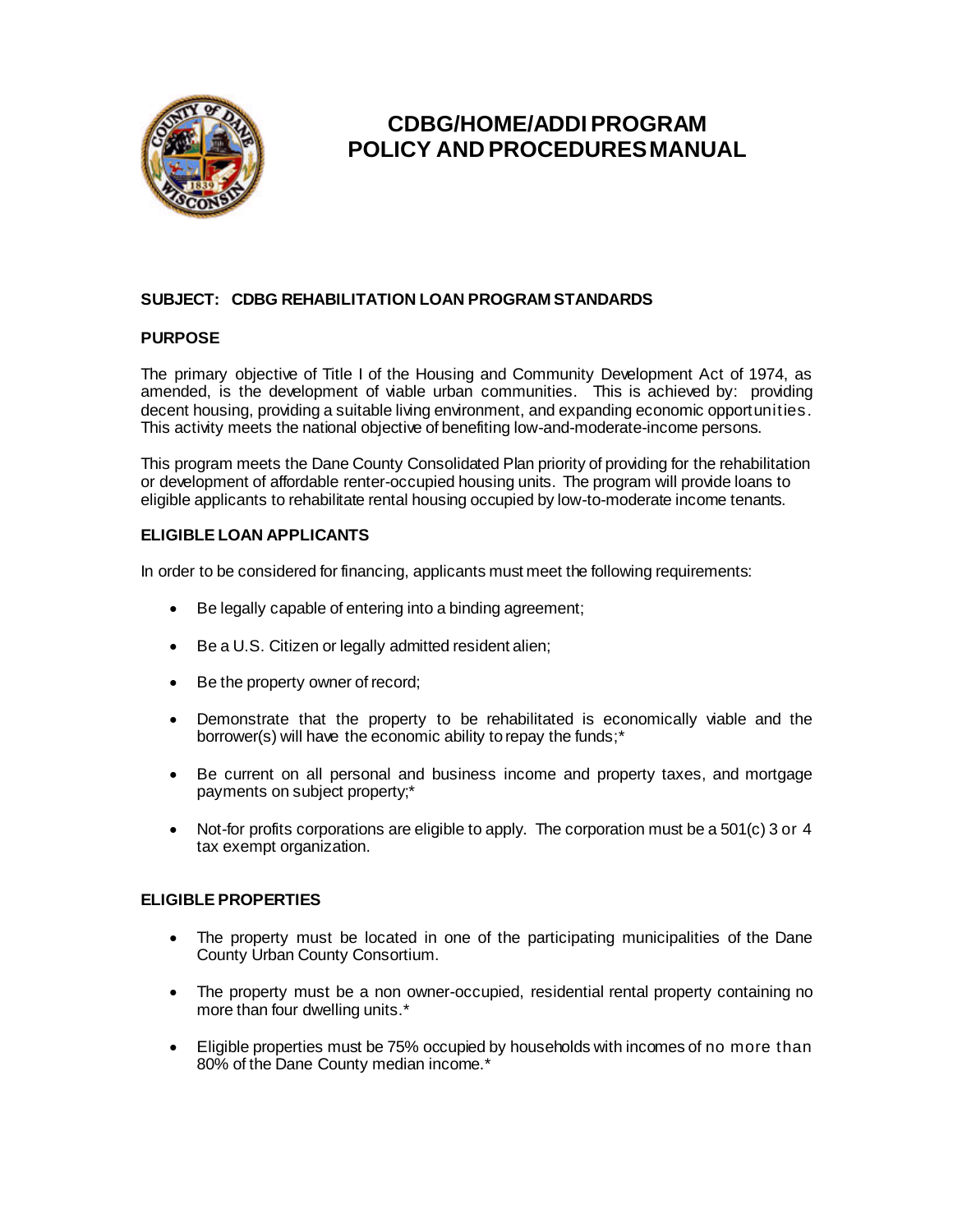- Transitional as well as permanent housing, including group homes and SROs, is allowed.
- Property must pass an environmental review conducted by Dane County Community Development Block Grant staff before funds will be committed.
- Property must meet all applicable State and local code requirements, and must meet the housing quality standards in 24 CFR 982.401 by project completion.\*
- Properties constructed or manufactured before 1978 must be inspected for lead-based paint hazards. If deteriorated paint is found it must be properly remediated in compliance with the Lead Safe Housing Rule.

## **MATCHING FUNDS**

The Rental Rehabilitation Loan program requires "matching funds" from the property owner. The County may loan up to 75% of the total cost of a project.\*

## **ELIGIBLE EXPENSE CATEGORIES**

The following categories of expense shall be considered eligible for funding under the program.\*

- All work identified as not meeting the housing quality standards in 24 CFR 982.401 or applicable local standards;
- Repair or replacement of major housing systems in danger of failure;
- Improvements designed to remove material and architectural barriers that restrict the mobility or accessibility of the unit;
- Improvements necessary to eliminate or reduce lead-based paint hazards;
- Energy-related repairs or improvements;
- Architectural, engineering or related professional services required in the preparation of rehabilitation plans and drawings or write-ups;
- Costs for processing and settling the financing for a project, such as credit reports, fees for title evidence, fees for recordation and filing of legal documents, building permits, private appraisal fees and fees for an independent rehabilitation cost estimate.

## **INELIGIBLE EXPENSE CATEGORIES**

The following categories of expense shall be considered ineligible for funding under the program.

- Property acquisition;
- Refinancing of existing debt;
- New construction of building additions or additional rental dwelling units;
- New construction of decks, fireplaces, outbuildings, or recreational or entertainment facilities;
- Construction items and expenses that are completed before loan approval.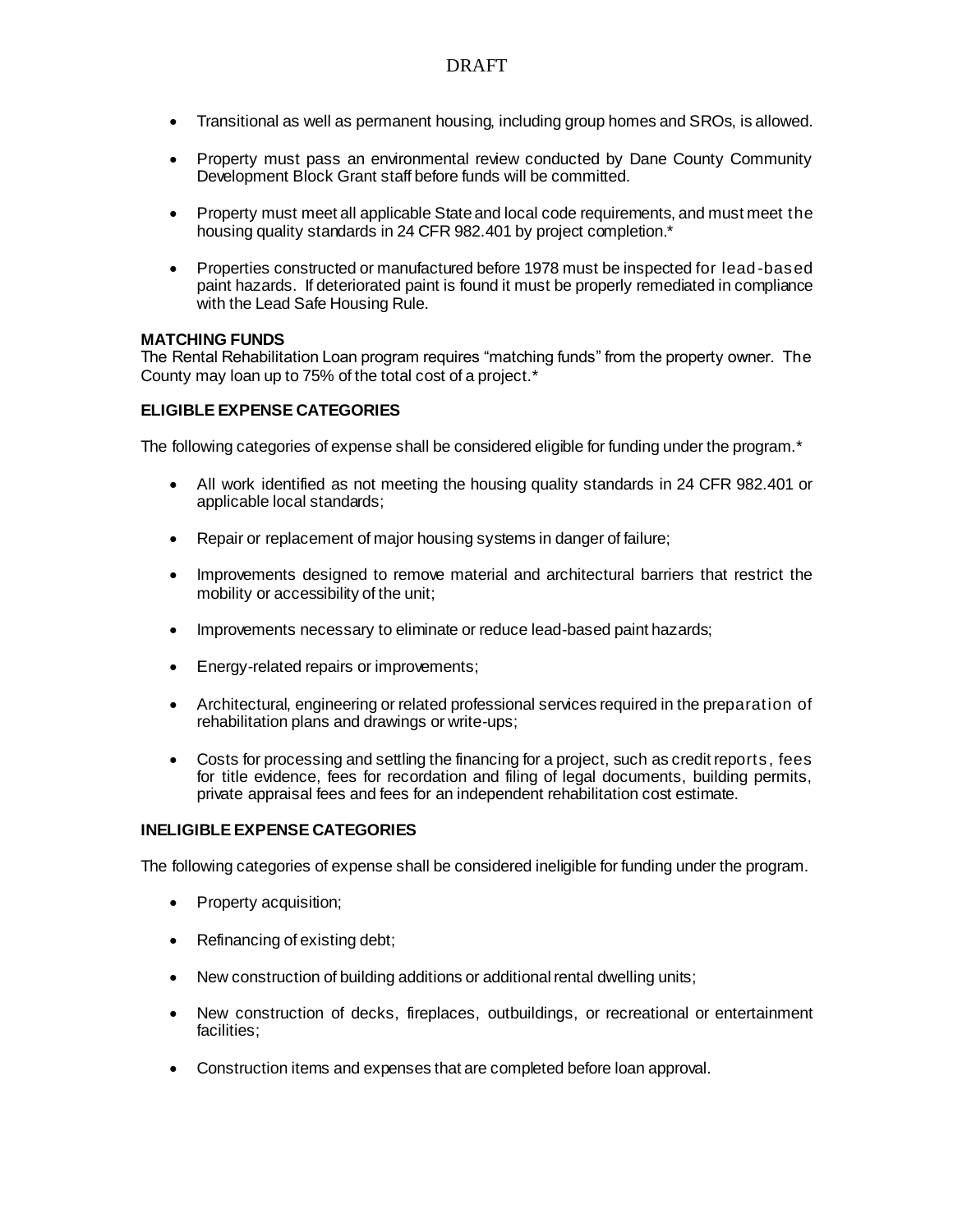# **AFFORDABILITY PERIOD**

The loan applicant must agree to abide by program rent limits, and rent assisted to units to lowto-moderate income tenants through the lesser of the term of the loan, or 5 years from project completion.\*

## **RENT LIMITS**

#### **Initial Project Rents**

The rents after rehabilitation cannot exceed the HUD fair market rents for Dane County applicable at the time of project completion.

## Subsequent Rents

- The maximum rents are recalculated by HUD on a periodic basis and will be made available to rental project owners/managers. Regardless of changes in fair market rents and in median income over time, the rents for a project are not required to be lower than the rent limits for the project in effect at the time of project commitment.
- Owners of CDBG-assisted rental housing must annually provide information on rents and tenant occupancy to demonstrate compliance with program requirements through the affordability period.

#### **PROPERY STANDARDS**

- Rehabilitated housing must meet all applicable local codes, rehabilitation standards, ordinances, and zoning ordinances the time of project completion. Housing must all meet the housing quality standards in 24 CFR 982.401. The property must also meet all applicable requirements of the Lead Safe Housing Rule 24 CFR 35.
- All rehabilitation work must be done in compliance with the Dane County CDBG and HOME Program Rehabilitation Standards.
- Rental project owners must maintain the housing in compliance with all applicable State and local requirements, and the housing quality standards in 24 CFR 982.401 through the term of the loan.

#### **LOAN FEATURES**

| Lending Limits:           | The Rental Rehabilitation Loan will cover up to 75% of project<br>costs. The maximum loan amount will be \$20,000 for a<br>single unit, and \$6,500 for each additional unit up to a<br>maximum of \$39,500 for 4-unit building. A minimum \$5,000<br>loan must be required to complete necessary repairs.* |
|---------------------------|-------------------------------------------------------------------------------------------------------------------------------------------------------------------------------------------------------------------------------------------------------------------------------------------------------------|
| Terms:                    | Loans provided under the program shall have a maximum<br>term of fifteen years.*                                                                                                                                                                                                                            |
| Interest Rate:            | 3% simple interest. *                                                                                                                                                                                                                                                                                       |
| Loan Security:            | The borrower(s) must provide security for a Rental<br>Rehabilitation Loan in the form of a mortgage and promissory<br>note on the subject property. In the case of multiple<br>ownership, the signature of every titleholder to the property<br>will be required.                                           |
| <b>Prepayment Penalty</b> | None                                                                                                                                                                                                                                                                                                        |
| Repayment                 | The loan repayments will begin 30 days after rehab is                                                                                                                                                                                                                                                       |